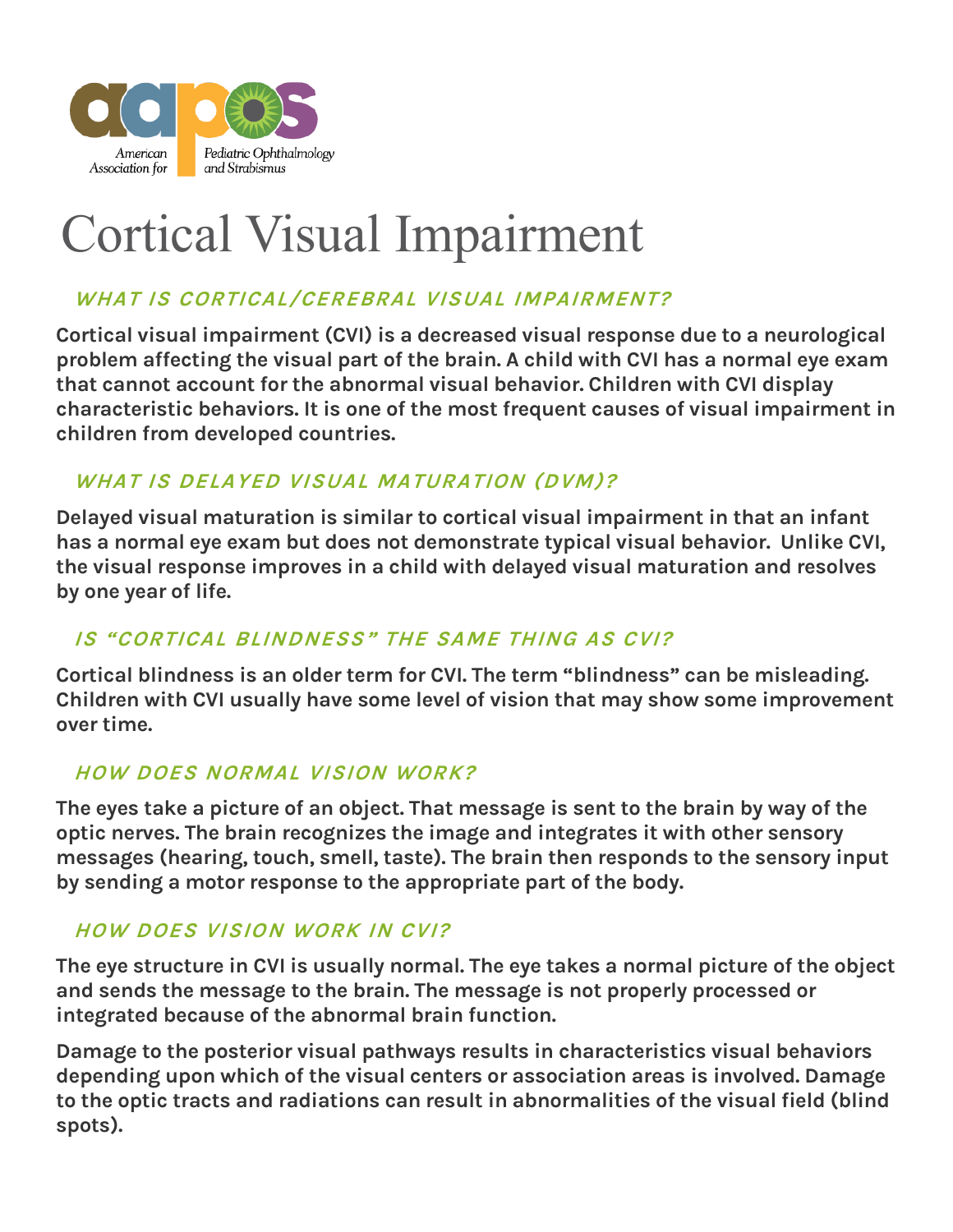

#### **WHAT CAUSES CVI?**

CVI is caused by any process that damages the visual parts of the brain. Examples include: brain damage from prematurity, stroke, decreased blood supply, decreased oxygenation, brain malformation or infection, hydrocephalus (increased pressure in the brain), seizure, metabolic disease, infection, head trauma and other neurologic disorders.

#### **WHAT VISUAL CHARACTERISTICS ARE ASSOCIATED WITH CVI?**

- Distinct color preference
- Delayed visual response (latency)
- Abnormalities of visual field
- Difficulty with unfamiliar visual stimuli
- Preference for looking at lights
- Unusual visual behaviors
- Better vision when viewing moving objects compared to stationary objects
- Better visual response for near objects vs distant objects
- Difficulty with complex visual objects, groupings or environments

#### **DOES VISION IMPROVE IN CVI?**

As the brain matures, new connections can develop in the brain to overcome the initial injury or deficit and improve the function. However, it is difficult initially to predict future visual function. Interventions based on the characteristics seen in children with CVI can help maximize performance. Vision improvement is seen in many children with CVI.

#### **CAN CVI BE TREATED?**

Treatment of any underlying neurologic disease is essential and should be organized by the primary care physician and/or pediatric neurologist. A pediatric ophthalmologist can diagnose visual impairment from CVI which provides medical necessity for vision services. The pediatric ophthalmologist will also diagnose and treat eye medical conditions which could further impair vision. The child should be referred for vison services evaluation from the appropriate local agency. It is important to start early intervention to help stimulate visual development. It is crucial to have treatment as early as possible to maximize the benefit. Young children may receive services through their early intervention program while school age children may receive services through their local school district.